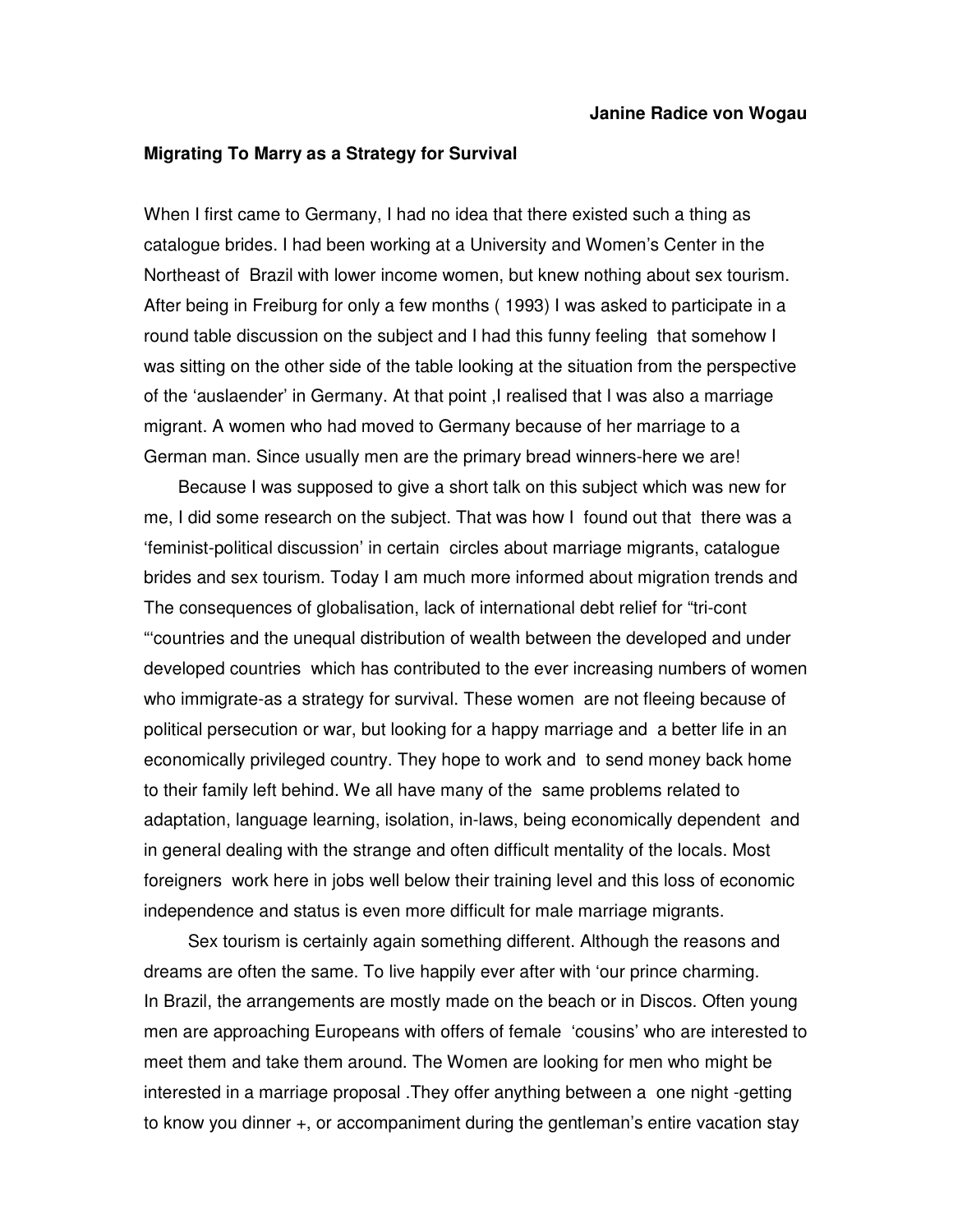The hope is always that at the end their comes a ticket and invitation to Europe and after that a marriage proposal.

 Traditionally, in Germany the women came from Thailand or the Philippines-the Filipinas were often better educated than their male partners. They were chosen not only because they are Asian and exotic, but coming out of a Catholic, patriarchal family structure. They all speak good English, because of the variety of dialects their school language is English. These characteristics made them brides of choice. The Germans got to know the Thai women after the Vietnam war where many women entered into the sex trade-as a strategy of survival. Then Latin American-Caribbean women were discovered and Brazilian women became very popular. They are warm and sexy and run around without much on and can move their hips to Latin music. After the fall of the wall, Eastern European women became very available. I even saw a video clip on a United Airlines flight-at the time( and wrote a written complaint) which accompanied a group of US men going to Russia to look for a bride to bring home. It seemed –superficially harmless. Only I knew that it often is not.

 Women were often trafficked and would find themselves virtual prisoners or promised marriage and forced into the sex trade. One women who came to me at the Ehe + Familie Beratungstelle (where I work in Freiburg) arrived through a known ' traficker' in the area. She was here on tourist visa and a three month trail marriageonly what she did not know is that she was the sixth women he had imported . After using them for three months he hid their passport and return tickets and "sold" them to another interested users. Another women told ,me she came and her husband forced her to work in clubs and massage parlours in order to bring her daughter here. With the new immigration laws (RAU) bringing children here from your home country has become even more of a problem. It is only possible if they are younger than 12 (before it was 16) or they must speak fluent German. Is that a joke or what?

 Sometimes the path the path to a German husband is through friends or family. Sometimes, I am sure it works out well, but often the men are older, sick, live on a farm where they need someone to work and cook for them or they are not capable of having relationships with German women because they are too independent. One case I saw the woman's two daughter were molested by this "generous" husband who was saving her from poverty.

I was motivated to write this article because I wanted us-the privileged English speakers- to reflect on the our situations as "marriage migrants" and encourage